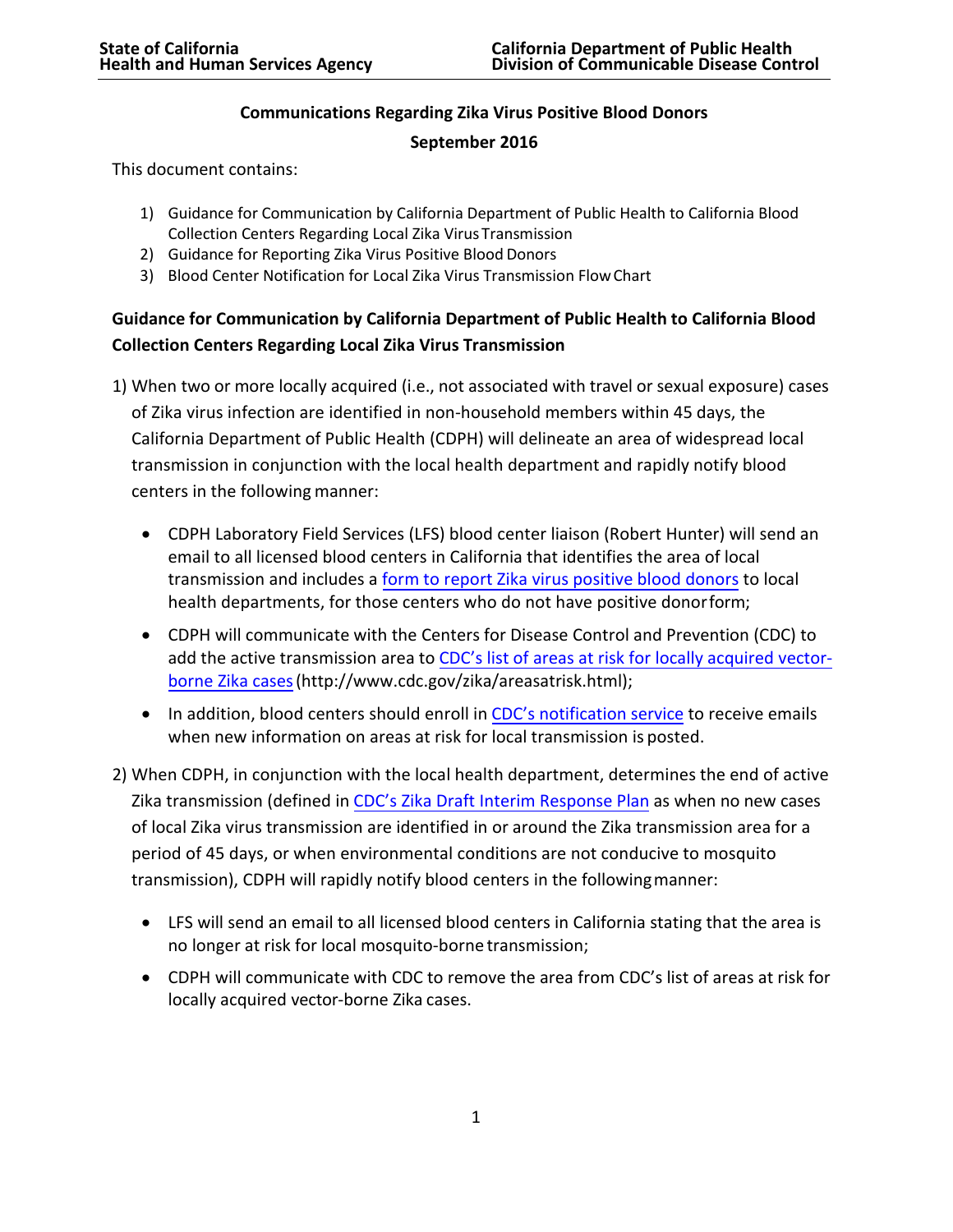## **Guidance for Reporting Zika Virus Positive Blood Donors**

- 1) Blood centers should report positive NAT results to the local health department in the county where the donor resides, following the three steps listed below. Blood centers with out-ofstate centralized laboratories may notify CDPH if the donor is a California resident and CDPH will notify the county where the donor resides:
	- Notify local health department by phone or email. If the donor's county of residence is not clear, notify Dr. Charsey Porse at CDPH by email (*charsey.porse@cdph.ca.gov*) or phone (916-552-9730);
	- Fax [Report of Zika Virus Positive Blood Donor form a](https://www.cdph.ca.gov/Programs/CID/DCDC/CDPH%20Document%20Library/ReportofZikaVirusPositiveBloodDonorForm.PDF)nd laboratory report to the local health department (or CDPH at 916-552-9725);
	- Fax results of confirmatory NAT or IgM test when available.

2) For cases reported directly to local health departments, LHD should report cases toCDPH:

- Notify Dr. Charsey Porse by email [\(charsey.porse@cdph.ca.gov\)](mailto:charsey.porse@cdph.ca.gov) or phone (916-552-9730);
- Enter case information into CalREDIE and upload "Report of Zika Virus-Positive Blood Donor" form with associated laboratory reports to electronic filing cabinet;
- Health departments not using CalREDIE should send Zika case report form, [Report of](https://www.cdph.ca.gov/Programs/CID/DCDC/CDPH%20Document%20Library/ReportofZikaVirusPositiveBloodDonorForm.PDF)  [Zika Virus Positive Blood Donor form,](https://www.cdph.ca.gov/Programs/CID/DCDC/CDPH%20Document%20Library/ReportofZikaVirusPositiveBloodDonorForm.PDF) and laboratory reports to Dr. Charsey Porse by email or fax (916-552-9725).